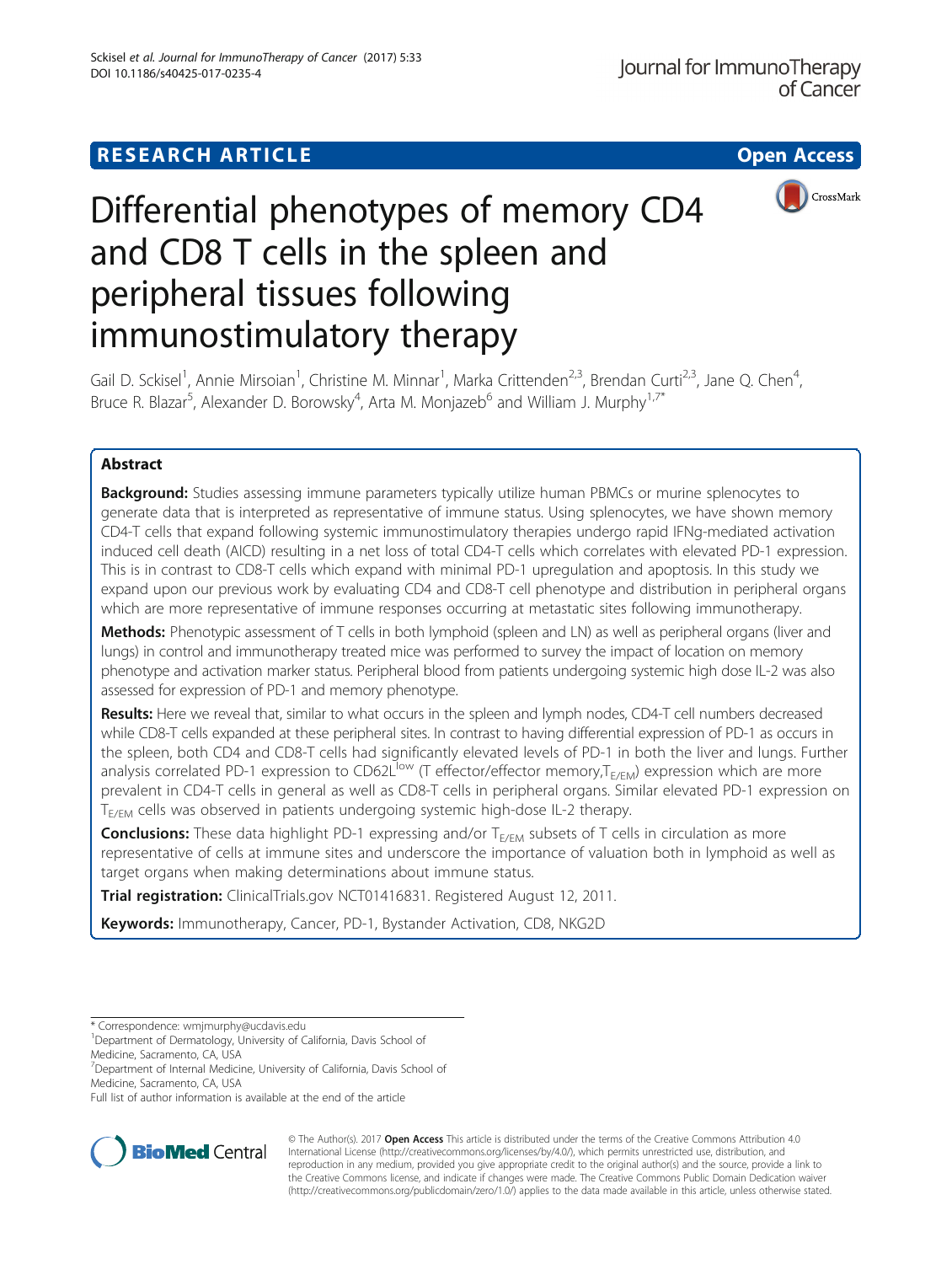# Background

Recent technological advances in microscopy, cytometry, and advanced molecular techniques have facilitated the evaluation of immune parameters across countless animal models and disease states. These advances have furthered our understanding of how various immune cells function and interact with one another, their roles in different diseases and disorders, as well as their responses to therapies. Often times, systemic parameters such as peripheral blood or lymphoid organs (i.e., spleen, LNs, etc.) are used as surrogates for understanding both what is occurring within the organism as a whole as well as what is occurring at effector sites. This is particularly the case when a systemic agent is administered or when local samples of effector sites aren't easily accessible for complex analysis, such as during clinical trials with human patients in which peripheral blood is the standard for immune monitoring. Whether this practice is actually representative of what is occurring at local sites is debatable. Studies by our group have shown that during systemic cancer immunotherapy, regulatory T cells expand systemically in the spleen and lymph nodes but actually decrease in the tumor itself, thereby minimizing any negative biological effect on therapeutic outcome [\[1](#page-10-0)]. Furthermore, in many murine viral studies, the practice of studying effector sites has almost become standard.

Our lab has previously described the presence of a unique, antigen non-specific function of conventional memory CD8 T cells that can occur during periods of heightened immune stimulation such as cancer immunotherapy or viral infection [[2](#page-10-0)–[6](#page-10-0)]. Under these conditions, memory CD8 T cells can be activated purely by exposure to elevated cytokines causing them to expand and upregulate markers such as NKG2D which can confer the ability to respond to target cells that are inappropriately expressing stress ligands instead of through recognition of cognate antigen in the context of MHC, consistent with alternative bystander activation. Importantly, we have shown that these bystander activated memory CD8 T cells do not upregulate markers consistent with TCR engagement, namely CD25 and PD-1. In contrast, CD4 T cells activated under the same conditions undergo proliferation which is heavily coupled with apoptosis resulting in a net insignificant expansion of this cell type. This apoptosis was shown to be IFNg dependent [[7\]](#page-10-0) and thought to be occurring through differential expression of PD-1 on CD4 T cells following cytokine-induced, antigen-independent stimulation [[8\]](#page-10-0). While we have exhaustively characterized these opposing roles in both CD4 and CD8 T cells following systemic immunotherapy, the majority of our conclusions have been drawn from data derived from secondary lymphoid organs (i.e., spleen and lymph nodes) and not in the periphery such as the tumor or metastatic sites.

Here we show that during treatment with immunostimulatory therapies for cancer, the bystander expansion and activation phenotype of CD8 T cells varies greatly by organ. Similar to our previous studies we saw that CD8 T cells expanded in both lymphoid and peripheral organs whereas CD4 T cells did not significantly expand in numbers in either lymphoid or peripheral organs because in addition to proliferating, they also were undergoing apoptosis. Interestingly, we noticed that among CD8 T cells, while the expansions were comparable across organs, we noted that the phenotypes of these expanded cells varied in the peripheral organs compared to the lymphoid, as peripheral organs had elevated NKG2D, PD-1, and KLRG1. In contrast, CD4 T cell phenotypes were relatively consistent across all organs. We show that the composition of the memory/activated  $(CD44<sup>high</sup>)$  at a given site weighs heavily on the activation marker expression at that site with those being more rich in the effector/effector memory T cell subsets having elevated expression of activation markers across the board. Importantly, PBMC samples from patients receiving systemic high dose IL-2 therapy express elevated levels of PD-1 on the  $T_{E/EM}$  subset as well. In summary, these data highlight the critical need to assess immune phenotype and function not only in lymphoid organs, but direct sites of inflammation in order to get an accurate picture of what is occurring locally. Furthermore, it suggests the systemic effector/effector memory population may directly correlate with the phenotype of the cells at peripheral sites.

# **Methods**

#### **Mice**

Female 8-12 week old female C57BL/6 or BALB/c mice were purchased from the animal production area at the National Cancer Institute (NCI-APA, Frederick, MD). FVB mice were purchased from Charles River Laboratories. The MIN-O tumor model was set up as previously described [\[9](#page-10-0)]. All mice were housed in the animal facilities at the University of California, Davis under specific pathogen-free conditions and studies were approved by the UC Davis Institutional Animal Care and Use committee.

#### In vivo antibodies and reagents

The agonistic anti-mouse CD40 antibody (FGK115.B3) was generated as previously described [[10](#page-10-0)]. Recombinant human interleukin-2 (rhIL2; Teceleukin, Roche, Germany) was provided by the National Cancer Institute (NCI, Frederick, MD). Rat IgG (Jackson ImmunoResearch Laboratories Inc, West Grove, PA) was used as a control for anti-CD40.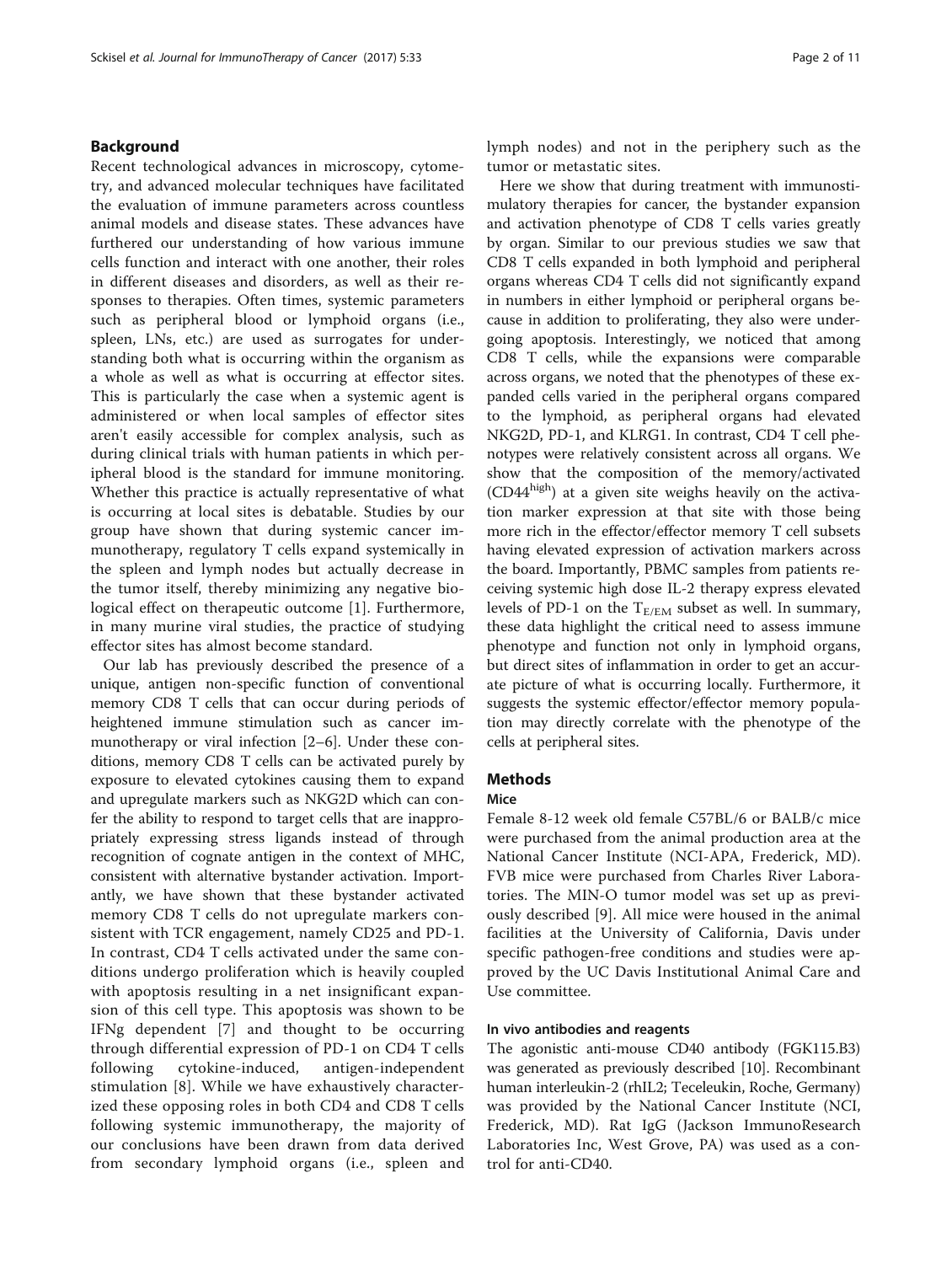#### Immunotherapeutic regimen

Mice were administered agonistic anti-CD40 and rhIL-2 as previously described [[7\]](#page-10-0). Briefly, agonistic anti-CD40 or rat IgG (Jackson Immunoresearch) was administered for 5 days (days 0-4). rhIL-2 or PBS alone was administered twice per week for 2 weeks.

#### Human high dose IL-2 trial

Blood samples were obtained from patients with metastatic melanoma enrolled in a randomized Phase II trial and receiving high-dose IL-2 alone as previously described [\[11](#page-10-0)]. Patients began treatment on a Monday (day 1) and high-dose IL-2 was administered at 600,000 IU/kg by i.v. bolus infusion given every 8 h for 14 planned doses depending on how well the IL-2 was tolerated. The median number of doses in this cycle of the study was 11. Blood samples were obtained at baseline, day 2, and day 8. The day 8 data will vary from patient to patient depending on how many doses that they tolerated. Peripheral blood mononuclear cells (PBMCs) were cryopreserved from Ficoll-separated blood and stored at -170C. Signed informed consent was obtained before enrollment. The study was approved by the Providence Health System Regional Institutional Review Board, Oregon.

#### Antibodies for flow cytometry

All antibodies were purchased commercially and tested for optimal dilution in house based on lot, clone, and vendor. Antibodies purchased from BD Pharmingen included purified anti-mouse CD16/32 (Fc block), PE-Cy5 conjugated anti-human CD45RO, PE conjugated anti-human PD-1, and allophycocyanin (APC)-Cy7 conjugated anti-mouse CD25. Antibodies purchased from eBiosciences included FITC conjugated anti-mouse PD-1, PE-Cy7 conjugated anti-mouse CD62L and NKG2D, and PE-Cy5 conjugated anti-mouse CD62L. Antibodies purchased from Biolegend (San Diego, CA) include pacific blue conjugated anti-mouse CD44, brilliant violet (BV) 421 conjugated anti-human CD45RA, BV605 conjugated anti-mouse CD8, BV711 conjugated antimouse CD4 and anti-human CD4, BV785 conjugated anti-mouse CD3, FITC conjugated anti-human CD62L, and PE-Cy7 conjugated anti-human CD8.

#### Flow cytometry

In general,  $10^6$  cells for surface only stains or  $2x10^6$ cells for stains investigating intracellular antigens were stained in round bottom 96 well plates. Surface antibodies were diluted with staining buffer (1% FBS, 1 mM EDTA, and  $0.02\%$  NaN<sub>3</sub> in PBS) into cocktails containing Fc block (purified anti-mouse CD16/32, BD Pharmingen, San Diego, CA) and added to cells at 45 μl per sample. Cells were washed and resuspended in staining buffer for analysis within 24 h. Data were collected using a BD Fortessa instrument running FACS DIVA software. Data were analyzed using FlowJo v10 (TreeStar, Ashland, OR).

#### Data analysis and statistics

Statistical analysis was performed using Prism software (GraphPad Software Inc.). Data were expressed as mean ± SEM. For analysis of three or more groups, the nonparametric one or two-way ANOVA test (where appropriate) was performed with the Bonferroni post-test. Analysis of differences between two normally distributed test groups was performed using the Student's  $t$ -test. Welch's correction was applied to Student's t-test data sets with significant differences in variance.  $* P < 0.05$ , \*\*  $P < 0.01$ , \*\*\*  $P < 0.001$ .

# Results

# Systemic agonistic cancer immunotherapy induces differential expansion of CD4 and CD8 T lymphocytes in lymphoid and peripheral organs

Combination of anti-CD40 with IL-2 has been shown to induce delayed growth and regression across several murine tumor models [\[6](#page-10-0), [7, 10\]](#page-10-0). Similar to published data using cell line tumor models, treatment of the mammary intraepithelial neoplasia-outgrowth (MIN-O) model [[9\]](#page-10-0), a tissue transplant line, with anti-CD40 and IL-2 immunotherapy (IT) led to significant anti-tumor responses  $(P = 0.0057)$  including regression in >50% of the treated mice (Additional file [1](#page-9-0): Figure S1A). Previous studies have shown these anti-tumor responses to be due to CD8 T cells therefore we assessed T cell phenotype in the spleen as well as within the tumor and lungs (a common metastatic site for many different tumor models). While we noted therapy generally induced CD8 expansion across all organs, we noted some differences in CD8 T cell memory phenotype across organ sites (Additional file [1:](#page-9-0) Figure S1B-C).

We and others have previously shown that strong immunostimulatory therapies for cancer induce potent proliferation of memory (CD44high) CD4 and CD8 T cells in the spleen and lymph nodes [[6\]](#page-10-0). It was also observed that CD4, but not CD8, T cells also undergo activation induced cell death in an interferon(IFN)-γ dependent fashion resulting in insignificant overall expansion of CD4 T cells by numbers in these same organs compared to baseline [[7\]](#page-10-0). These data were generated using lymphoid organ readouts. However, in light of phenotypes observed in the MIN-O bearing, immunotherapy treated mice, the expansion, activation, and apoptosis of activated T cells may be differentially affected in the peripheral tissues. Therefore, we sought to further characterize and compare T cell activation in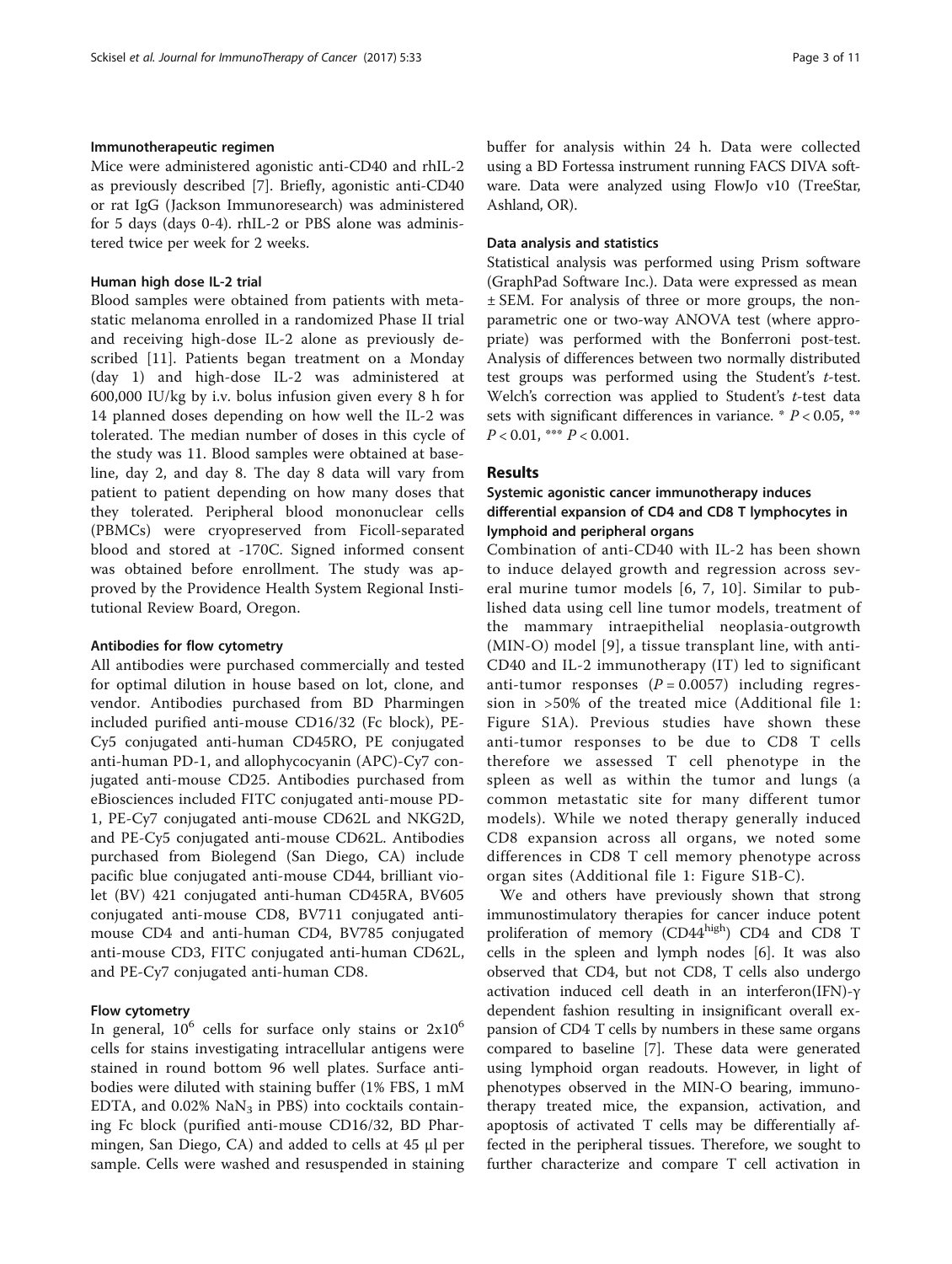peripheral organs (where the primary tumor and/or metastatic lesions may reside) and secondary lymphoid organs (which are often surveyed during immunotherapeutic studies to assess mechanisms of action). We evaluated CD8 and CD4 T cell  $(Foxp3^{neg})$  frequency, expansion, and apoptosis systemically in both lymphoid and peripheral organs. Consistent with previous reports by our group, while not significantly altering their overall frequency (Fig. 1a), anti-CD40/IL-2 immunotherapy resulted in significant expansion in total numbers of CD8 T cells in the spleens and lymph nodes (Fig. 1b). In line with increases in total CD8 numbers, the frequency of CD8 T cells that incorporated bromodeoxyuridine (BrdU) in vivo was significantly expanded and the proportion of apoptotic cells as assessed by extracellular Annexin V expression was not significantly different from controls (Fig C-D). In contrast, total CD4 T cell frequency decreased and numbers did not change significantly compared to controls within the same organs (Fig. 1a-b). While CD4 T cells were expanding as assessed by BrdU incorporation, a significant proportion of them were going through apoptosis as well (Fig. 1c-d) resulting in a net insignificant change in total numbers. These data were in line with what was previously observed [[7\]](#page-10-0). When we assessed nonlymphoid organs including lungs and liver, we saw similar trends in both CD4 and CD8 T cells, namely that CD8 T cells were expanding and surviving across all organs following IT (Fig. [2a-b](#page-4-0)) whereas CD4 T cells (Foxp3neg) were expanding and concurrently going through apoptosis to a similar extent resulting in insignificant changes to both their frequencies and numbers (Fig. [2c-d](#page-4-0)) in the periphery.

# T cell memory phenotypes vary between secondary lymphoid organs and peripheral non-lymphoid tissues in CD8 T cells but not CD4 T cells following IT

In mice, CD4 and CD8 T cells can be further categorized into memory and naïve phenotypes based on CD62L (L-selectin) and CD44 expression with the CD44<sup>low</sup>CD62L+ population considered naïve  $(T_N)$ , CD44highCD62L+ population considered central memory  $(T_{CM})$ , and the CD44<sup>high</sup>CD62L<sup>neg</sup> population considered effector and/or effector memory  $(T_{E/EM})$ . It is known that CD4 and CD8 T cells differ in their distribution of these subsets in lymphoid and peripheral organs. While naïve frequencies within CD4 and CD8 populations remain relatively similar, the CD44<sup>high</sup> population is more central memory skewed in CD8 T cells and effector memory skewed in CD4 T cells in a resting organism [\[12, 13\]](#page-10-0). However, in the peripheral organs, tissue resident T cells within both the CD4 and CD8 T cell subsets are predominantly of the effector memory phenotype [[14\]](#page-10-0).

Previous studies have shown that memory phenotype cells  $(CD44^{high})$  are the main cell type expanding following stimulatory immunotherapies [[6\]](#page-10-0). To better understand the composition of CD4 and CD8 T cells across various organs, we evaluated their memory phenotype status in each organ following IT. At rest, the CD44<sup>high</sup> population of CD8 T cells in the lymphoid organs was predominantly  $T_{CM}$  (>90%) whereas in the peripheral organs, it was a combination with  $~60\%$  $T_{CM}$  (Fig. [3a, c, e,-f](#page-5-0)). In general, IT results in an overall expansion in the CD44high frequency across all organs. The  $T_{CM}$  frequencies were either unchanged or slightly increased, while the  $T_{E/EM}$  populations significantly



were treated with anti-CD40/IL-2 immunotherapy and assessed for various immune parameters on day 12 of treatment in lymphoid (spleen or LN) organs. Percentage (a) and total numbers (b) of CD4 (Foxp3<sup>-ve</sup>) and CD8 T cells in lymphoid organs. Percentage of proliferating (c), as assessed by BrdU, and apoptotic (d), as assessed by surface Annexin V expression, of CD4 (Foxp3<sup>-ve</sup>) and CD8 T cells in lymphoid organs. These data are representative of 2-5 independent experiments with 3 mice per group. Data are presented as mean ± SEM. Statistics were derived using ANOVA with Bonferroni's post-test,  $*P < 0.05$ ,  $*P < 0.01$ ,  $*P < 0.001$ , ns:  $P > 0.05$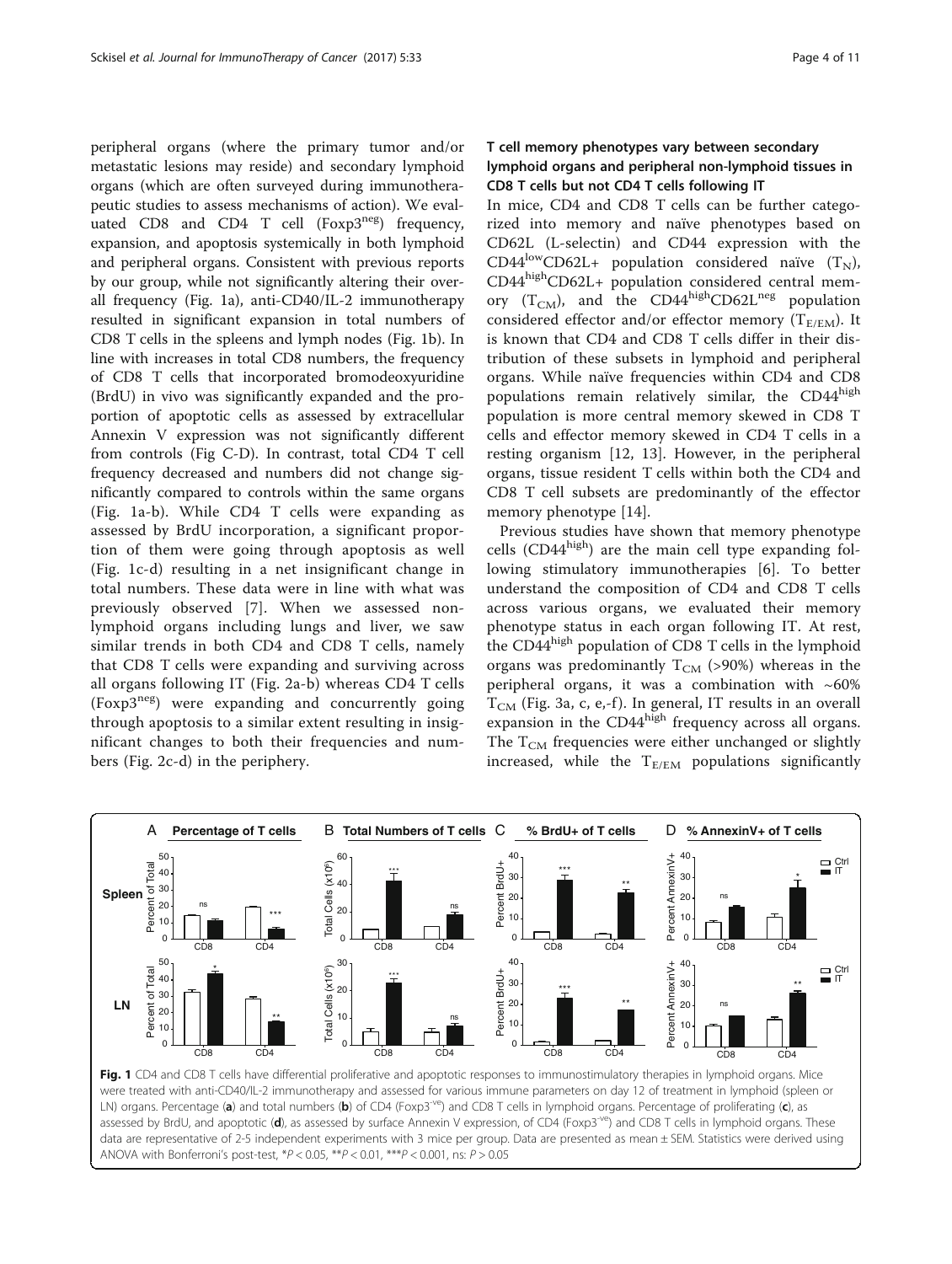<span id="page-4-0"></span>

expanded (Fig. [3e-f](#page-5-0)) from  $\sim$ 10% to 30% in the lymphoid organs and, impressively, from ~30-85% in the peripheral organs.

Within the CD44<sup>high</sup> population of the CD4 T cells, resting mice were more heavily skewed towards the  $T_{E/EM}$ phenotype with approximately 60-70% in the lymphoid and 75-95% in the peripheral tissues (Fig. [3b, d](#page-5-0)). As occurred in the CD8 T cells, following IT the  $CD44<sup>high</sup>$  proportion expanded but due to the fact that it was so heavily skewed to the  $T_{E/EM}$  phenotype across all organs in resting mice, the frequencies of CD4  $T_{E/EM}$  were largely consist-ent across all organs in IT-treated mice (Fig. [3e](#page-5-0)). The  $T_{CM}$ CD4 frequencies remained relatively low and consistent across all organs, both pre- and post-IT (Fig. [3f](#page-5-0) ).

# Expression of activation markers in CD4 and CD8 T cells is dependent upon location and memory phenotype

In addition to differences in proliferation and apoptosis, we have also routinely noticed that CD4 and CD8 T cells differentially upregulate activation and inhibitory molecules following IT. The most notable example of this being PD-1 which, based on studies focusing on secondary lymphoid organs (spleen and LN), was preferentially upregulated on CD4 and not CD8 T cells and thought to likely be involved in the preferential AICD process that occurred in CD4 but not CD8 T cells following IT [\[7](#page-10-0)]. Another example would be the preferential upregulation of NKG2D on CD8 T cells but not CD4 conferring bystander-induced lytic capability following strong cytokine exposure to the memory CD8 subset. Previous studies by our lab as well as data presented in Fig. [3](#page-5-0) have shown that among both CD4 and CD8 T cells, the primary cells that actively proliferate and respond to IT are the CD44<sup>high</sup> memory phenotype cells [\[6](#page-10-0)]. Therefore, we next focused on this population.

In the  $CD44<sup>high</sup>$  population, it has been shown that the proliferating CD8 T cells fail to upregulate markers consistent with activation by an antigen specific stimulus such as CD25 and PD-1, yet upregulate markers that allow them to acquire a bystander phenotype, namely NKG2D, conferring the ability to act more in an NKlike, antigen unrestricted manner. Conversely, CD44<sup>high</sup>, proliferating (Foxp3neg) CD4 T cells disproportionately upregulate PD-1 (in contrast to CD8 T cells and Foxp3+, regulatory CD4 T cells) which we have suggested allows them to be preferentially targeted for induction of apoptosis [\[8](#page-10-0)]. Consistent with these previous reports, we observed similar phenotypes among splenic and lymph node resident, IT-treated CD44highCD8+ T cells, which significantly upregulated NKG2D but not PD-1 (Fig. [4a, c\)](#page-6-0), and  $CD44<sup>high</sup>CD4+T$  cells, which robustly upregulated PD-1, yet not NKG2D (Fig. [4b, d](#page-6-0)). When we assessed the same phenotypic markers in the T cell populations resident to peripheral, non-lymphoid organs, the  $CD44<sup>high</sup>CD8+T$  cell phenotype was considerably different from that of those resident to the secondary lymphoid organs. While CD44highCD8+ T cells resident to the lungs and liver were still NKG2D<sup>+</sup>CD25<sup>neg</sup> (Fig. [4a, c\)](#page-6-0), the frequency of NKG2D+ cells in this population appeared to increase from 20-30% in the lymphoid organs to 40–50% in the peripheral organs (Fig. [4a](#page-6-0)). Furthermore, in contrast to lymphoid organs where PD-1 expression was unchanged, PD-1 expression was increased significantly in both the lungs and liver following IT in the  $CD44<sup>high</sup>CD8+$  population (Fig. [4c\)](#page-6-0). Conversely,  $CD44<sup>high</sup>CD4 T$  cell phenotype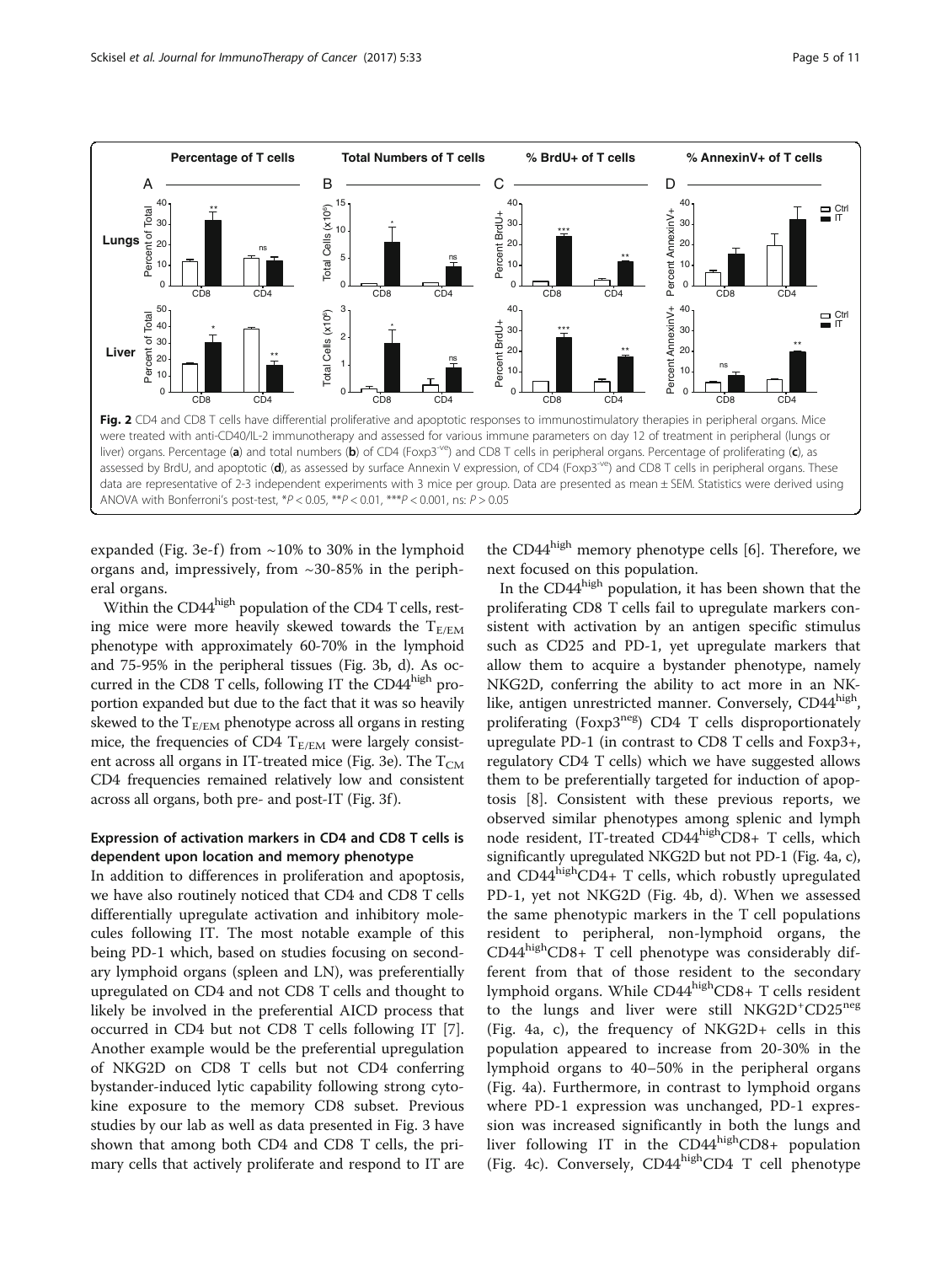<span id="page-5-0"></span>

was remarkably similar to spleen and lymph node CD4 T cells across all organs (Fig. [4b, d\)](#page-6-0) with comparable expression of PD-1, and minimal upregulation of NKG2D. CD25 was not upregulated in CD4 or CD8 T cells at any site (data not shown). This was unexpected because we have previously suggested that the differential expression of PD-1 was likely the underlying mechanism of the differential induction of apoptosis between CD4 and CD8 T cells following strong, immunostimulatory IT regimens. Yet, in the peripheral organs, CD4 T cells continue to be disproportionately affected by apoptosis despite the fact that PD-1 expression is comparable between CD4 and CD8 T cells. This pattern that emerged was also interesting because the increased activation marker expression in the periphery appeared

to directly correlate with  $T_{E/EM}$  predominance, particularly in the case of PD-1.

It has recently been shown that circulating  $T_{E/EM}$  cells express elevated levels of PD-1 in resting humans [\[15](#page-10-0)]. Therefore, we hypothesized that CD8+  $T_{E/EM}$  cells may be preferentially expressing these activation markers over CD8+  $T_{CM}$  resulting in differential frequencies of  $CD44<sup>high</sup>CD8+T$  cells expressing activation markers in secondary lymphoid and peripheral organs following IT. Therefore, we evaluated NKG2D and PD-1 expression on CD8 + CD44<sup>high</sup>CD25<sup>neg</sup> T<sub>E/EM</sub> and T<sub>CM</sub> cells across all organs in resting and IT-treated mice. In control mice, both NKG2D (Fig. [5a](#page-6-0)) and PD-1 (Fig. [5c](#page-6-0)) were expressed at a higher frequency on the  $T_{E/EM}$  subset of the CD8<sup>+</sup>CD44<sup>high</sup>CD25<sup>-</sup> population. However, the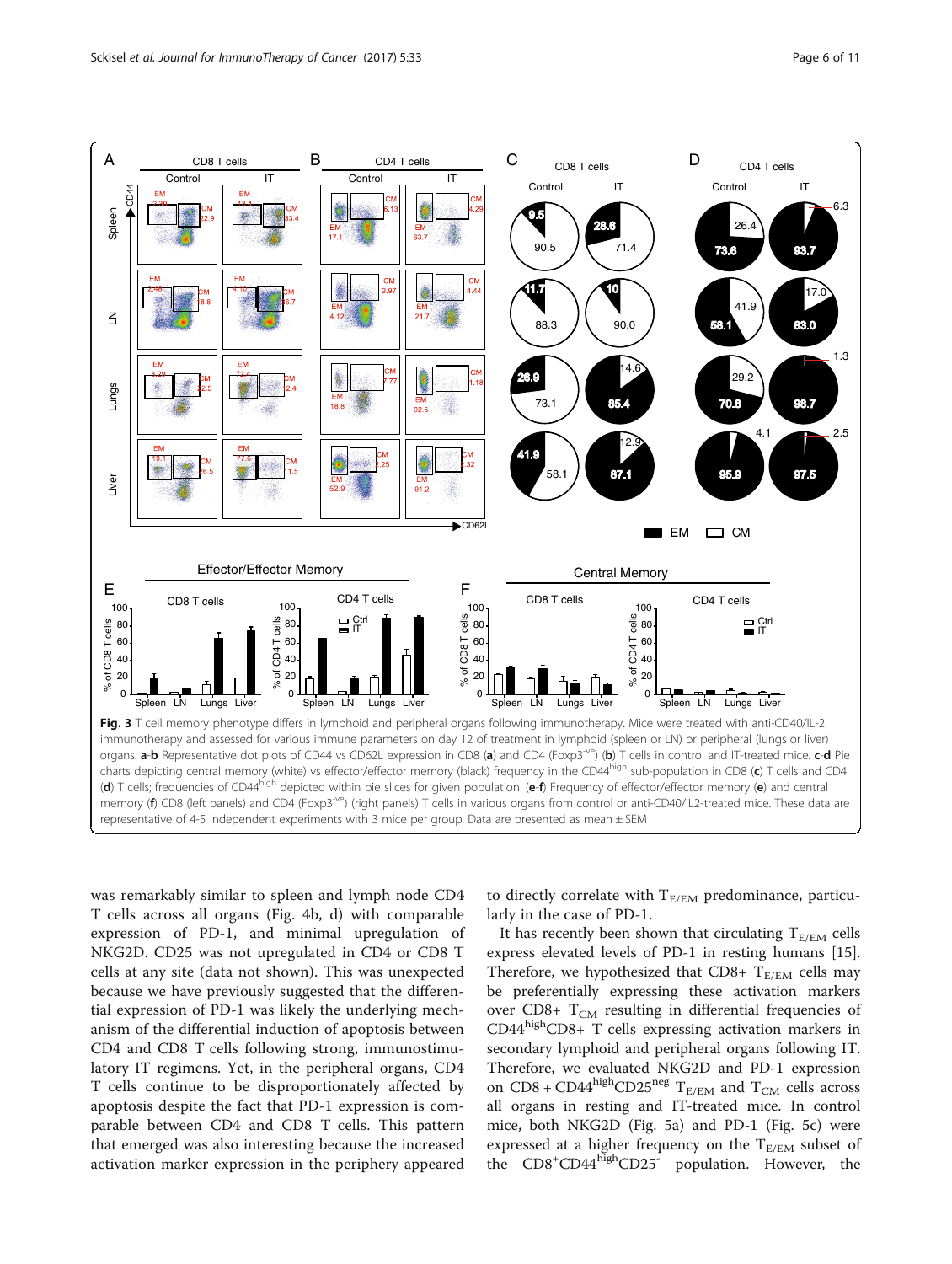<span id="page-6-0"></span>

overall frequency of the  $T_{E/EM}$  population among  $CD8^+$ T cells in resting mice is relatively low compared to  $T_{CM}$ (pie charts Fig. 5a), therefore, overall the expression of both PD-1 and NKG2D is predominantly low (Fig. 4) as  $T_{CM}$  makes up the majority of CD8+ T cells at rest. In the immunotherapy treated mice, both the NKG2D and PD-1 expression were increased across all organs (Fig. 4). Once again, both NKG2D (Fig. 5b) and PD-1 (Fig. 5d) were expressed more highly on the  $T_{E/EM}$  CD8+ T cells than the  $T_{CM}$  CD8+ T cells. In the lymphoid organs,



effector memory T cell phenotype. Mice were treated with anti-CD40/IL-2 immunotherapy and assessed for various immune parameters on day 12 of treatment in lymphoid (spleen or LN) or peripheral (lungs or liver) organs. Frequencies of NKG2D+ (a-b) and PD-1+ (c-d) in CD25<sup>neg</sup>CD44<sup>high</sup>CD8<sup>+</sup> T cells in control (a, c) and anti-CD40/IL-2 (b, d) treated mice as stratified by  $T_{CM}$  (CD62L+, white) and  $T_{E/EM}$  (CD62L-, black). These data are representative of 2-3 independent experiments with 3 mice per group. Data are presented as mean ± SEM. Statistics were derived using ANOVA with Bonferroni's post-test, \*P < 0.05, \*\*P < 0.01, \*\*\*P < 0.001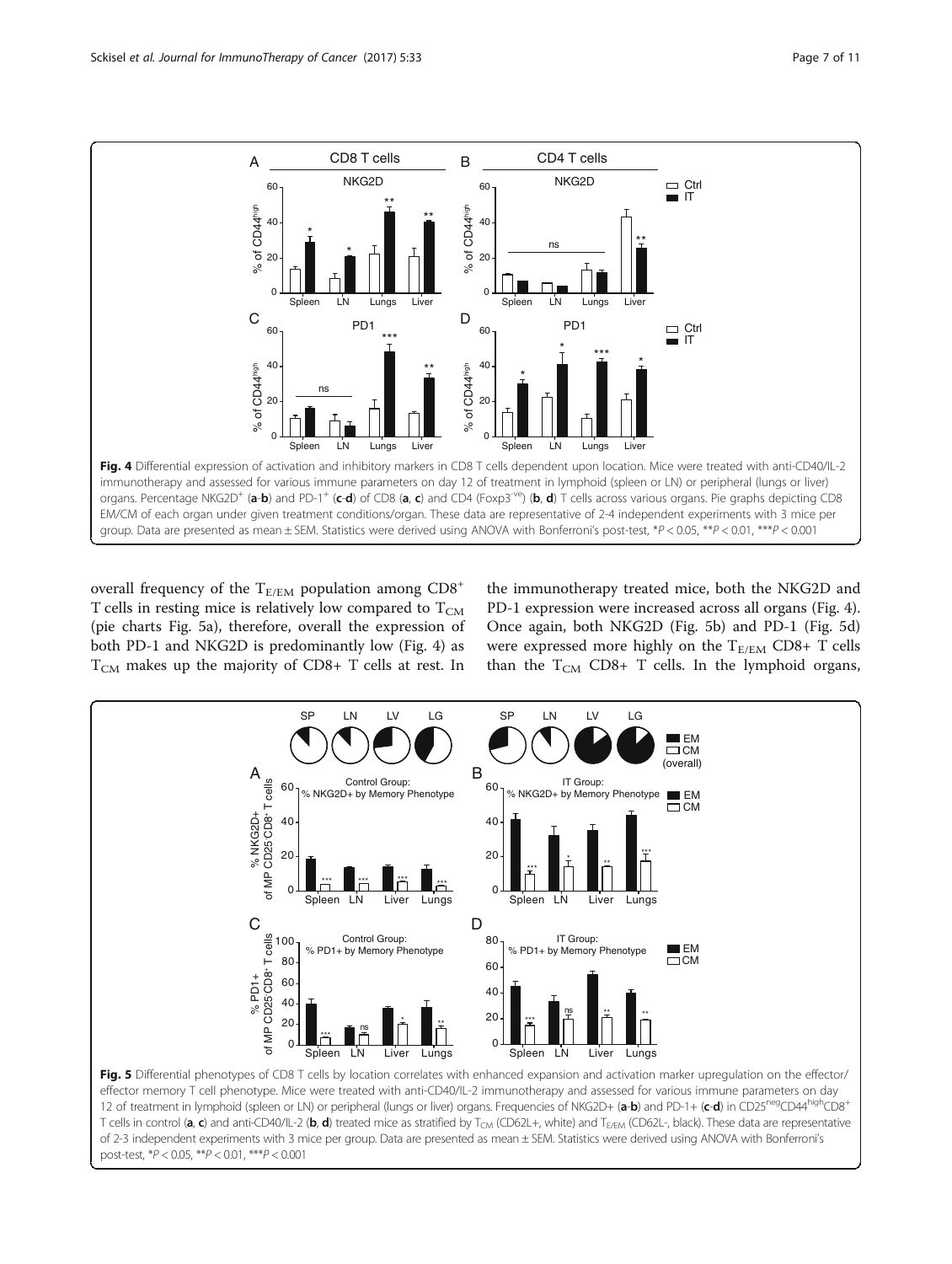where the  $T_{E/EM}$  population expanded compared to control, it was still significantly less than CD8+  $T_{CM}$  cells (pie charts, Fig. [5b](#page-6-0)) resulting in less significant expansions at these sites. Contrary to lymphoid organs, CD8+  $T_{E/EM}$  cells made up the majority of the peripheral organs assayed (pie charts, Fig. [5b](#page-6-0)) thereby making the overall expression of NKG2D and PD-1 significantly higher at these sites. Again it is important to note that in the lymphoid organs of immunotherapy-treated mice, the overall expression of both activation markers was significantly lower than in the peripheral organs due to the  $T_{CM}$  skewing in the lymphatics over the periphery in the CD8 population. The expression levels didn't vary greatly among  $T_{E/EM}$  from different organs (there were no significant differences between lymphoid and peripheral organs) within the same treatment groups but did generally increase in the IT-treated compared to control, a trend that was more significantly pronounced with NKG2D than PD-1 (Fig. [5\)](#page-6-0). In contrast,  $T_{CM}$  activation marker expression remained relatively constant not only among organs from mice within a treatment group, but between control and IT-treated groups as well (Fig. [5a-b](#page-6-0)). Taken together, these data suggest that the constitution of the memory/activated pool ( $T_{CM}$  vs  $T_{E/EM}$ ) weighs heavily upon the phenotype of the activated T cell population, particularly with CD8 T cells as their constitution varies greatly between lymphoid and non-lymphoid organs.

# Assessment of T cells from patients receiving high dose systemic immunostimulatory therapy

Next we wanted to assess whether these results translated into human patients receiving immunostimulatory therapies for cancer. There are currently no trials assessing combination agonistic anti-CD40 with recombinant human IL-2 however we have routinely compared our combination therapy to other systemic immunostimulatory treatments including high dose TLR agonists and high dose systemic cytokine therapies and shown similar phenotypic and functional changes to T cells as are observed in our preclinical model [\[5](#page-10-0), [16](#page-10-0)]. To assess whether patients in the clinic displayed similar changes in surface marker expression, we collected peripheral blood mononuclear cells (PBMCs) from metastatic melanoma patients undergoing systemic high dose IL-2 therapy. Patients received 6x10^5 IU/Kg every 8 h for a planned total of 14 doses. PBMC samples were collected one day prior to the start of therapy (baseline) or on day 8 of the first cycle of therapy (day 8) to assess T cell phenotype. Comparing baseline and day 8 samples, there was a significant increase in PD-1+ memory phenotype (CD45RO+) cells in both the CD4 and CD8 T cell subsets following high dose IL-2 therapy (Fig. [6a-c](#page-8-0)). When this population was further broken down into central memory (CD62L+) and effector/effector memory

(CD62L-) at the day 8 time point, the effector/effector memory subset expressed significantly higher PD-1 expression than the central memory subset (Fig. [6d-e](#page-8-0)). Together, these data correlate with what was observed in murine studies suggesting that these data are applicable to human studies and may be an indicator of what is occurring locally.

#### **Discussion**

Our previous studies have shown that treatment with systemic immunostimulatory therapies for cancer results in preferential induction of apoptosis in the CD4 T cell population in an IFNg-dependent mechanism [[7\]](#page-10-0). We further built upon that study suggesting that it was the preferential induction of PD-1 on the CD4 T cell effector population (as opposed to regulatory CD4 or CD8 T cells) that was responsible for their bias to activation induced cell death [\[8](#page-10-0)]. This study suggests that this may not actually be the case in that PD-1 expression in CD8 T cells in peripheral organs is actually significantly elevated, much more so than CD4 T cells in the lymphoid organs following IT, yet they continue to expand without inducing elevated levels of apoptosis. This would suggest a role for PD-1 that is more in line with its function as an acute activation marker in activated cells [[17, 18](#page-10-0)] rather than its function in inducing apoptosis as occurs during exhaustion [\[19](#page-10-0)–[21\]](#page-10-0). This study again underscores the necessity for evaluating multiple organ sites when drawing conclusions, particularly during murine studies where this can be easily done.

Given that the majority of studies evaluating immune parameters do not directly examine target tissues but examine peripheral blood or take biopsies from lymphoid organs (for example, whole spleens in mice or LN biopsies in humans), this study suggests that we are not getting accurate measures of what is truly occurring at important effector sites when looking at frequencies and counts of overall populations. For example, PD-1 expression was not significantly upregulated (less than  $\sim$ 20%) in the spleen and lymph nodes of immunotherapy treated mice but was greater than ~40% in the lungs and liver (Fig. [4](#page-6-0)). These data underscore the need to consistently evaluate immune parameters across as many organ sites as possible in order to get an accurate picture of what is occurring in the organism as a whole. Indeed, in many clinical trials involving immunotherapies for cancer, it has proven difficult to pin point correlates of objective responses in peripheral blood. In this study, correlations were drawn with the composition of the memory phenotypes of different T cell populations with the actual activation marker phenotypes observed in the population as a whole (Fig. [5](#page-6-0)). In general, we saw that the  $T_{E/EM}$  population, while smaller overall in the lymphoid organs, was relatively accurate as to the overall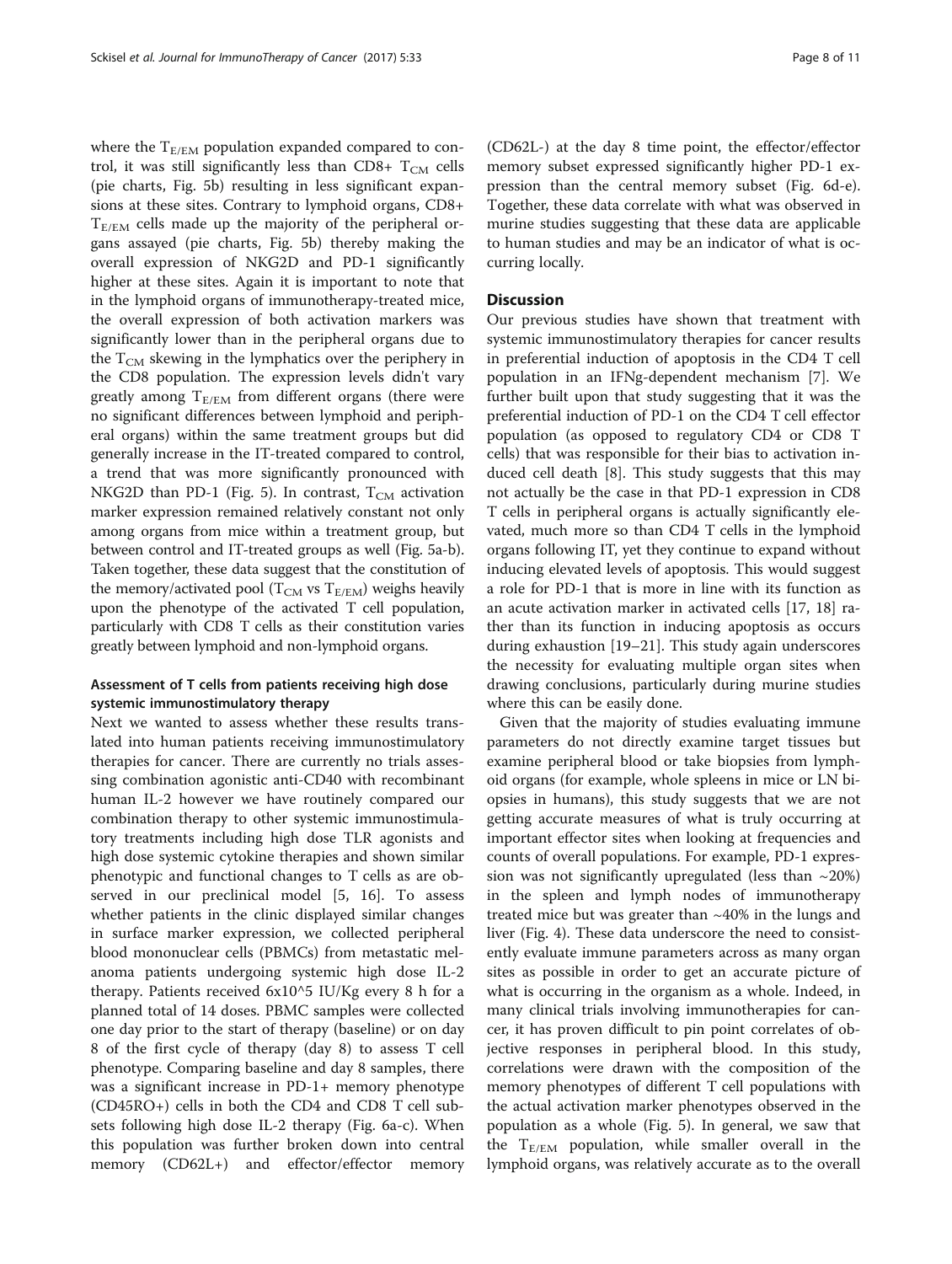<span id="page-8-0"></span>

phenotype of the activated T cells at effector sites (peripheral organs). While many human clinical trials aren't able to fully evaluate effector sites, this may become a powerful tool moving forward as it may prove useful to look for correlates of objective responses focusing on the  $T_{E/EM}$  phenotype which appears to mimic the effector site more closely (assuming that the effector site is a not a lymphoid organ). Indeed, a recent study by Gros et al. showed that *only* the T cells expressing PD-1 (and by extrapolation of work presented within this paper likely of the  $T_{E/EM}$  phenotype) in the peripheral blood shared TCR specificity with tumor infiltrating lymphocytes found in the tumor [[22](#page-10-0)]. Additionally, while the data is not shown in the current study, the phenotype of T cells within tumors following systemic immunostimulatory therapies such as anti-CD40/IL-2 or systemic high dose IL-2 have previously been extensively characterized

[[7, 10\]](#page-10-0). In the case of these systemic immunostimulatory regimens, it is important to consider T cell phenotypes without tumor burden as the overwhelming majority of the T cells activated in tumor bearing studies are antigen non-specific bystander memory T cells. These nonspecific bystander CD8 T cells have a prominent role in tumor clearance as has been previously shown [[5](#page-10-0), [6](#page-10-0)]. In order to reconcile this, however, we show that the phenotype of T cells in the tumor is comparable to that in the tissues thus highlighting the relevance of using tissues that are often targets of metastatic sites (i.e. liver and lungs) by demonstrating T cells phenotypes from the MINO tumor model as well as lungs and spleen (Additional file [1](#page-9-0): Figure S1).

Altogether, we show that following cancer immunotherapy we can observe a similar population of bystander activated CD8 T cells whose expression of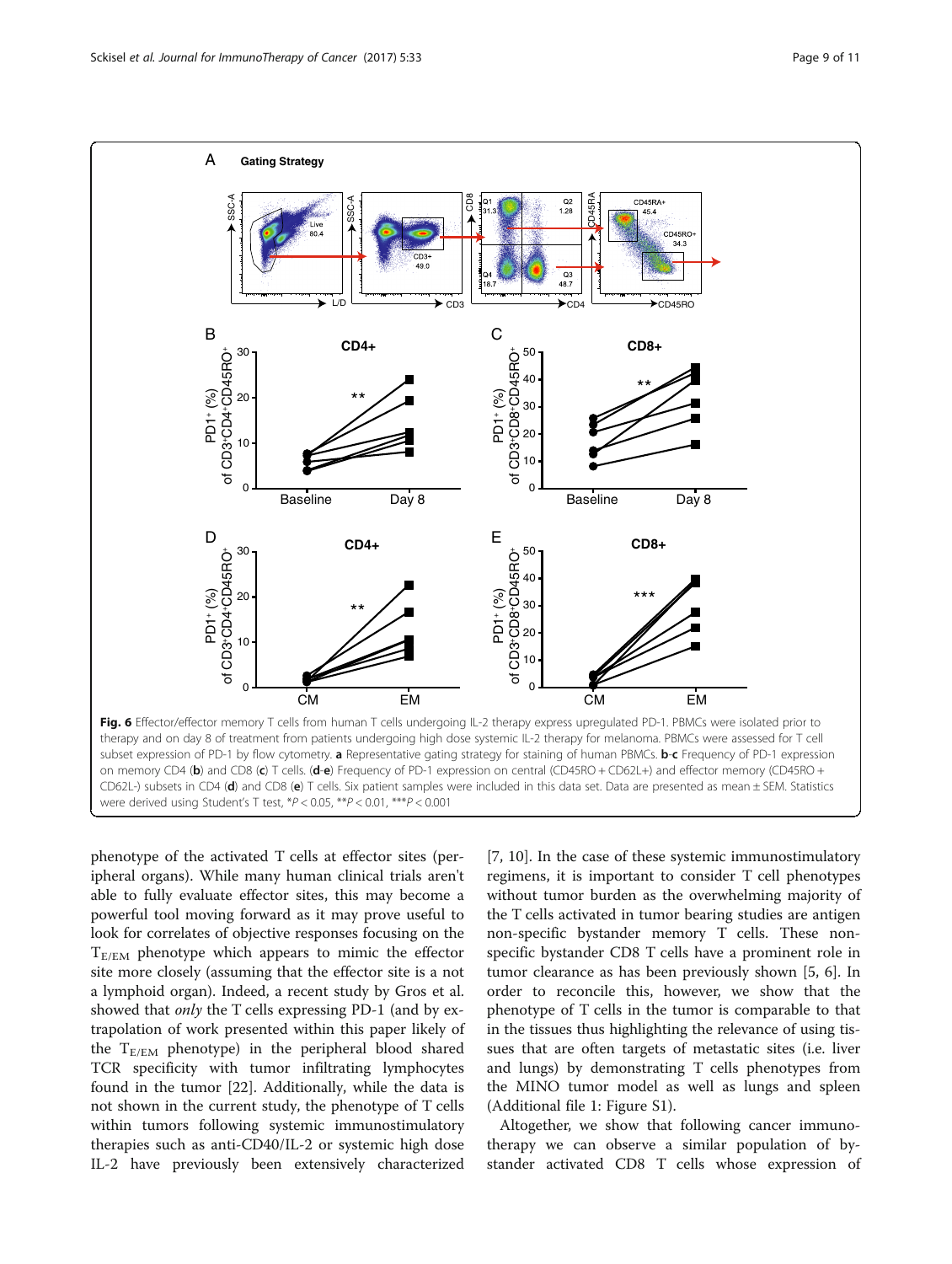<span id="page-9-0"></span>different key activation markers varies greatly depending upon their location within the body and the composition of the memory T cell pool at that location. Following activation, bystander memory T cells are generated from 1) central memory T cells and/or 2) effector memory T cells, with the effector memory T cells being phenotypically similar to effector T cells. The locations of these cells vary with subset (4 vs 8) and memory phenotype (naïve vs central memory vs effector memory). In general, the memory proportion of the CD4 subset is more heavily  $T_{E/EM}$  skewed within the lymphoid organs at rest comprising a CD4 population made up predominantly of naïve and E/EM cells [\[12, 13\]](#page-10-0). In contrast, the memory proportion of the CD8 subset is more heavily  $T_{CM}$ skewed within the lymphoid compartment at rest comprising a CD8 population made up predominantly of naïve and central memory cells [[12, 13\]](#page-10-0). Contrary to differential distribution within the lymphoid compartment, the memory populations of both the CD4 and CD8 subsets in the peripheral, tissue resident populations is largely effector/effector memory skewed. [\[14](#page-10-0)] Our studies revealed that CD8  $T_{CM}$  had relatively lessened expression of key activation markers such as NKG2D and PD-1 whereas CD8  $T_{E/EM}$  had relatively heightened expression of the same markers (Fig. [5\)](#page-6-0). Therefore, the composition of the memory pool at different sites weighed heavily on the overall expression of those markers in the memory pool. This made it appear as if the expression of these key markers may be changing at different sites when in fact it was the composition of the bystander activated population ( $T_{CM}$  vs  $T_{E/EM}$ ) that was actually altered.

Finally, expression of activation markers and T cell memory phenotype distribution changes over the course of a lifespan with variables such as age, body fat content, and pathogen status (such as SPF vs non-SPF), among other things. Now that we are beginning to appreciate the impact of each of these conditions on responses to infectious disease, responses to immunomodulatory treatments, and even the maintenance of homeostasis (as compared to young, non-obese, SPF counterparts), it is important to understand and assess how differences at baselines can affect outcomes across all organs. For example, obese and aged mice generally express elevated PD-1 [\[23](#page-10-0)] (and manuscript in progress) on T cells and have been shown to have a skewed memory phenotype [[23](#page-10-0)–[25](#page-10-0)]. What has not been thoroughly assessed in these mice is whether the PD-1 is predominantly on the  $T_{E/EM}$ populations that the T cells are skewed into which this study would suggest may be the underlying root of the distorted PD-1 expression. In conclusion, we have presented data herein illustrating the differences in activation marker expression based on memory phenotype which varies between lymphoid and non-lymphoid organs both at rest and during an active immune response. These data underscore the necessity to thoroughly investigate both lymphoid and peripheral sites before drawing conclusions based on cell phenotype and function.

# Conclusions

In summary, we show that there can be significant differences in T cell phenotype based on location of the cells within lymphoid organs or at peripheral sites. In particular, the  $T_{E/EM}$  subset of T cells in lymphoid organs more accurately reflect the phenotype of T cells at the peripheral sites. These data highlight PD-1 expressing and/or  $T_{E/EM}$ subsets of T cells in circulation as more representative of cells at immune sites and underscore the importance of valuation both in lymphoid as well as target organs when making determinations about immune status.

#### Additional file

[Additional file 1: Figure S1.](dx.doi.org/10.1186/s40425-017-0235-4) Differential T cell phenotypes in lymphoid vs primary tumor and metastatic sites following anti-CD40/IL-2 immunotherapy. MIN-O mice were developed as previously described. (9). Once tumors were palpable within MIN lesions, mice were treated with anti-CD40/IL-2 immunotherapy. On day 9 of therapy, mice were taken down to assess T cell phenotypes in the spleen, lungs, and tumor. (A) Survival of control and anti-CD40/IL-2 (40/2) treated MIN-O mice. (B-C) Representative dot plots of CD8+ T cell phenotypic analysis in control and immunotherapy treated MIN-O mice. Data are representative of 1-2 independent experiments. (PDF 882 kb)

#### Abbreviations

BrdU: Bromodeoxyuridine; Foxp3: Forkhead box p3; IFNg: Interferon gamma; IL-2: Interleukin-2; IT: Immunotherapy; IU: International units; Kg: Kilogram; KLRG1: Killer cell lectin like receptor subfamily G member 1; LN: Lymph node; MHC: Major histocompatibility complex; MIN-O: Mammary intraepithelial neoplasia outgrowth; NKG2D: Natural killer group 2D; PBMCs: Peripheral blood mononuclear cells; PD-1: Programmed death 1; SPF: Specific pathogen free;  $T_{CM}$ : central memory T cell; TCR: T cell receptor;  $T_{E/EM}$ : effector/effector memory T cell; TLR: Toll like receptor

#### Acknowledgements

We would like to thank Monja Metcalf and Weihong Ma for excellent technical assistance with these studies. We would also like to thank Dr. Jonathan Weiss for helpful discussions with the manuscript.

#### Funding

This work was funded by grants from the National Institutes of Health (NIH) R01 CA 095572 and R01 CA 072669.

#### Availability of data and material

The datasets used and/or analyzed during the current study are available from the corresponding author on reasonable request.

#### Authors' contributions

G.D.S. designed and carried out experiments, analyzed data, and prepared manuscript for submission. M.C. and B.C. collected and provided samples for human IL-2 trial data. A.M., and C.M.M. helped perform experiments and analyze data. C.M.M. also helped prepare and edit manuscript for submission. J.Q.C. and A.D.B. provided the MIN-O model and helped perform experiments and interpret data. A.M.M and B.R.B helped in experimental design and preparation of manuscript. W.J.M. designed experiments, assisted in data interpretation, and helped prepare manuscript. All authors read and approved the final manuscript.